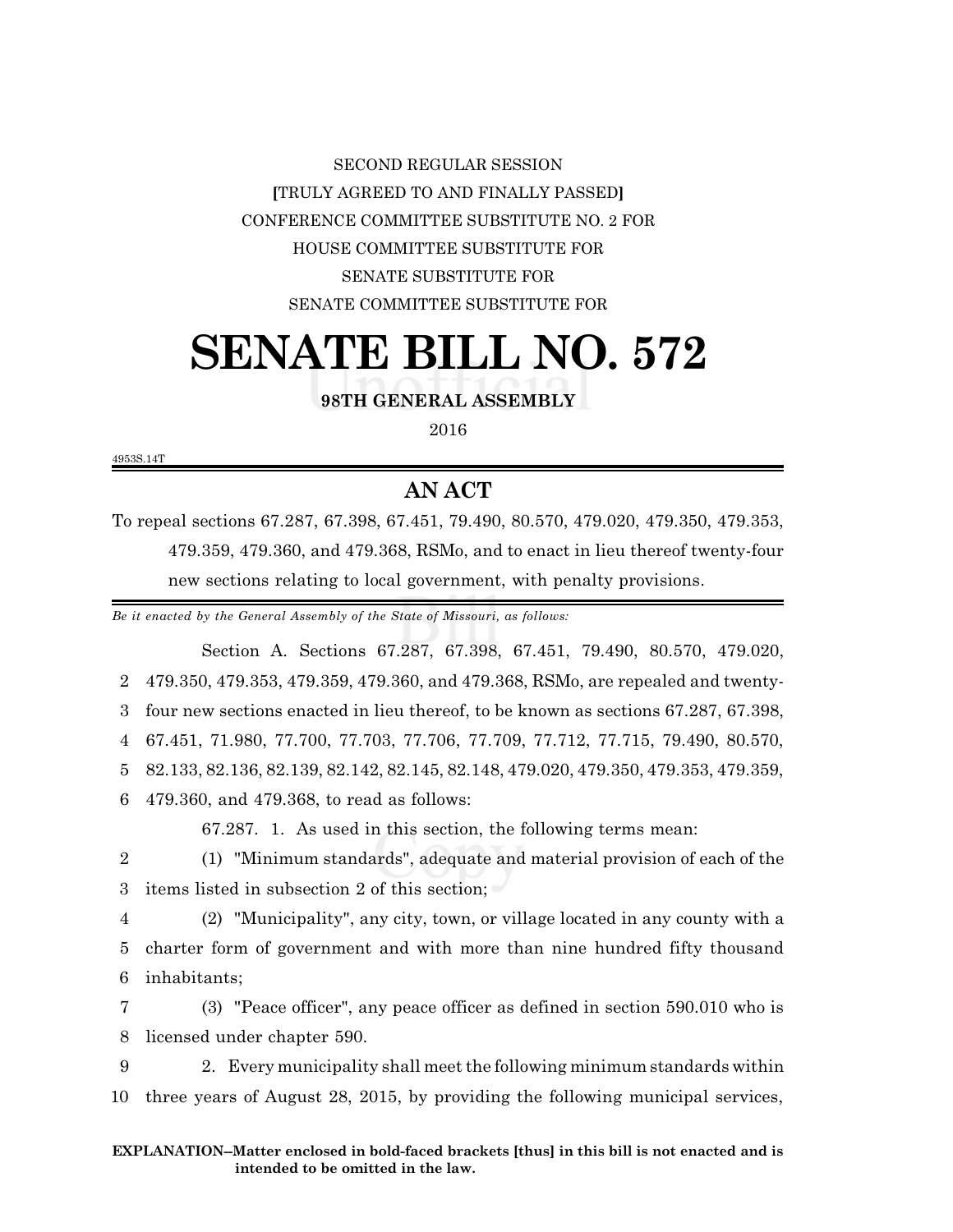financial services, and reports, except that the provision of subdivision (6) of this subsection shall be completed within six years:

 (1) A balanced annual budget listing anticipated revenues and expenditures, as required in section 67.010;

 (2) An annual audit by a certified public accountant of the finances of the municipality that includes a report on the internal controls utilized by the municipality **[**and prepared by a qualified financial consultant that are implemented**]** to prevent misuse of public funds. The municipality also shall include its current procedures that show compliance with or reasonable exceptions to the recommended internal controls;

 (3) A cash management and accounting system that accounts for all revenues and expenditures;

(4) Adequate levels of insurance to minimize risk to include:

(a) General liability coverage;

 (b) If applicable, liability coverage with endorsements to cover emergency medical personnel and paramedics;

(c) If applicable, police professional liability coverage;

 (d) Workers compensation benefits for injured employees under the provisions of chapter 287; and

 (e) Bonds for local officials as required by section 77.390, 79.260, 80.250, or local charter;

 (5) Access to a complete set of ordinances adopted by the governing body available to the public within ten business days of a written request. An online version of the regulations or code shall satisfy this requirement for those ordinances that are codified;

 (6) **If a municipality has a police department or contracts with another police department for public safety services,** a police department accredited or certified by the Commission on Accreditation for Law Enforcement Agencies or the Missouri Police Chiefs Association or a contract for police service with a police department accredited or certified by such entities;

 (7) Written policies regarding the safe operation of emergency vehicles, including a policy on police pursuit;

(8) Written policies regarding the use of force by peace officers;

 (9) Written general orders for a municipal police department unless contracting with another municipality or county for police services;

(10) Written policies for collecting and reporting all crime and police stop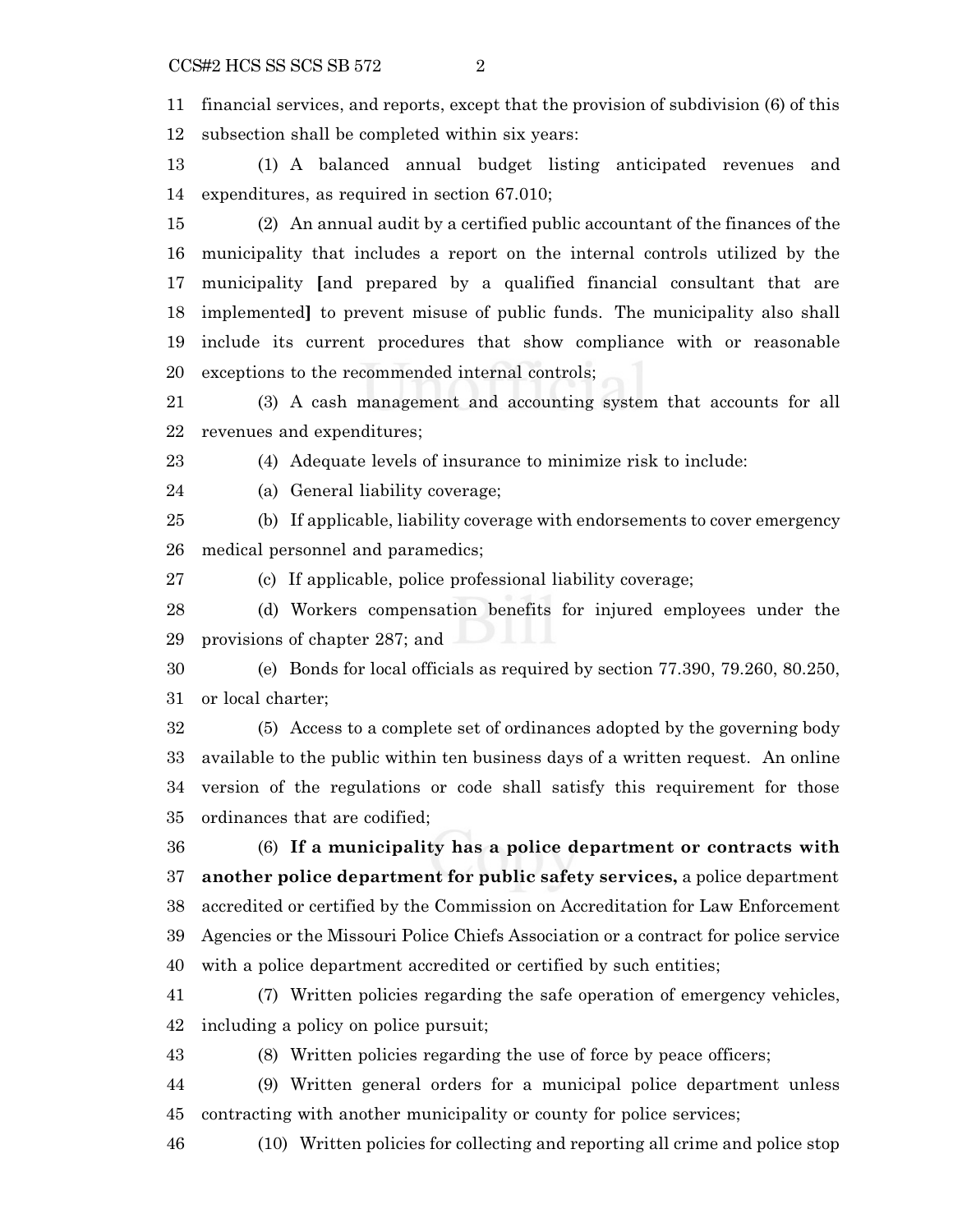data for the municipality as required by law. Such policies shall be forwarded to the attorney general's office;

- (11) Construction code review by existing staff, directly or by contract with a public or private agency**. The provisions of this subdivision shall not require the municipality to adopt an updated construction code**; and
- (12) Information published annually on the website of the municipality indicating how the municipality met the standards in this subsection. If there is no municipal website, the information shall be submitted to the county for publication on its website, if it has a website.

 3. If any resident of a municipality has belief or knowledge that such municipality has failed to ensure that the standards listed in subsection 2 of this section are regularly provided and are likely to continue to be provided, he or she may make an affidavit before any person authorized to administer oaths setting forth the facts alleging the failure to meet the required standards and file the affidavit with the attorney general. It shall be the duty of the attorney general, if, in his or her opinion, the facts stated in the affidavit justify, to declare whether the municipality is operating below minimum standards, and if it is, the municipality shall have sixty days to rectify the deficiencies in services noted by the attorney general. If after sixty days the municipality is still deemed by the attorney general to have failed to rectify sufficient minimum standards to be in compliance with those specified by subsection 2 of this section, the attorney general may file suit in the circuit court of the county. If the court finds that the municipality is not in compliance with the minimum standards specified in subsection 2 of this section, the circuit court of the county shall order the following remedies:

 (1) Appointment of an administrative authority for the municipality including, but not limited to, another political subdivision, the state, or a qualified private party to administer all revenues under the name of the municipality or its agents and all funds collected on behalf of the municipality. If the court orders an administrative authority to administer the revenues under this subdivision, it may send an order to the director of revenue or other party charged with distributing tax revenue, as identified by the attorney general, to distribute such revenues and funds to the administrative authority who shall use such revenues and existing funds to provide the services required under a plan approved by the court. The court shall enter an order directing all financial and other institutions holding funds of the municipality, as identified by the attorney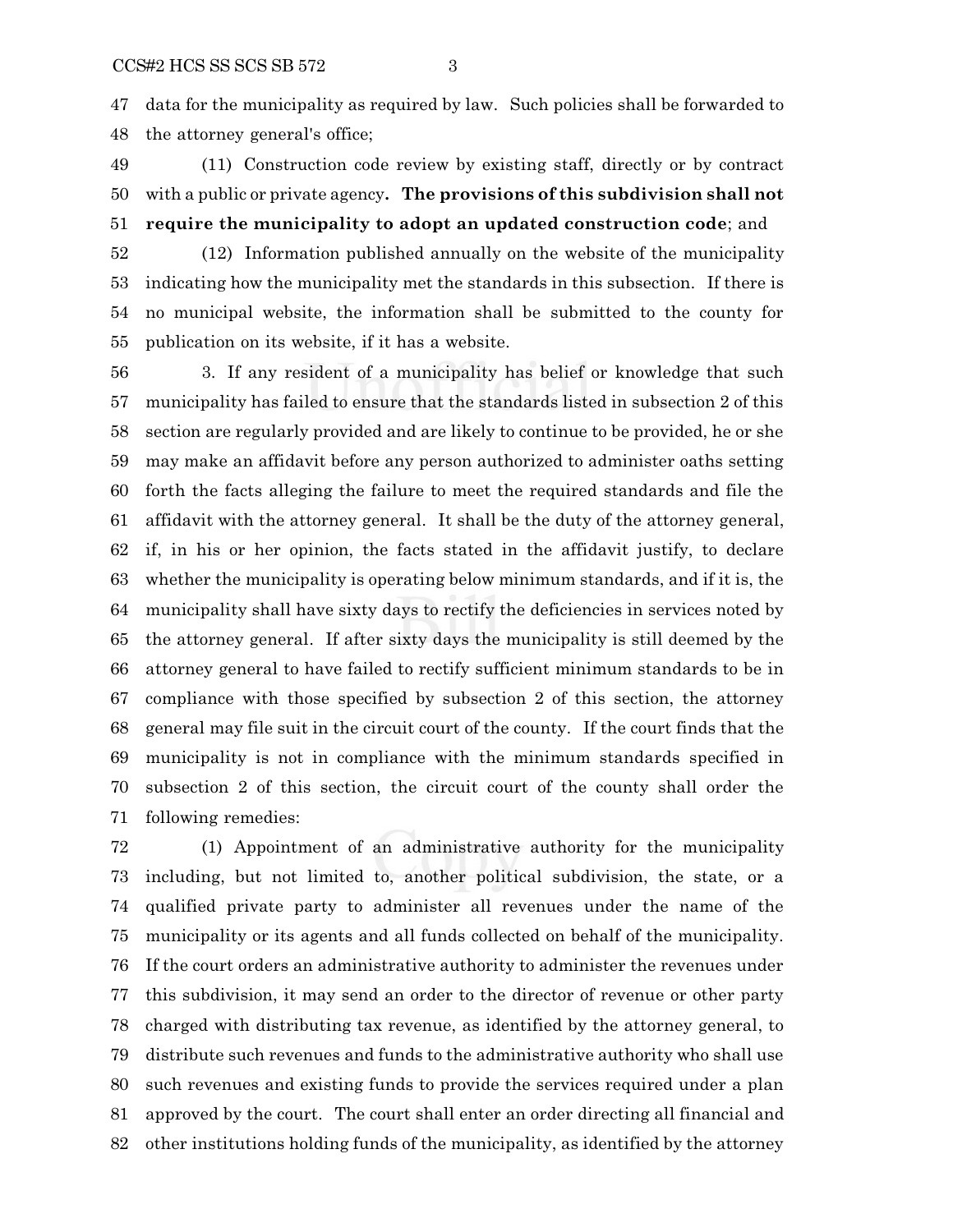general, to honor the directives of the administrative authority;

 (2) If the court finds that the minimum standards specified in subsection 2 of this section still are not established at the end of ninety days from the time the court finds that the municipality is not in compliance with the minimum standards specified in subsection 2 of this section, the court may either enter an order disincorporating the municipality or order placed on the ballot the question of whether to disincorporate the municipality as provided in subdivisions (1), (2), (4), and (5) of subsection 3 of section 479.368. The court also shall place the 91 question of disincorporation on the ballot as provided by subdivisions  $(1)$ ,  $(2)$ ,  $(4)$ , and (5) of subsection 3 of section 479.368 if at least twenty percent of the registered voters residing in the subject municipality or forty percent of the number of voters who voted in the last municipal election, whichever is lesser, submit a petition to the court while the matter is pending, seeking disincorporation. The question shall be submitted to the voters in substantially the following form:

 The city/town/village of .............. has failed to meet minimum standards of governance as required by law. Shall the city/town/village of .................. be dissolved?

 $\Box$  YES  $\Box$  NO

 If electors vote to disincorporate, the court shall determine the date upon which the disincorporation shall occur, taking into consideration a logical transition.

 4. The court shall have ongoing jurisdiction to enforce its orders and carry out the remedies in subsection 3 of this section.

67.398. 1. The governing body of any city or village, or any county having a charter form of government, or any county of the first classification that contains part of a city with a population of at least three hundred thousand inhabitants, may enact ordinances to provide for the abatement of a condition of any lot or land that has the presence of a nuisance including, but not limited to, debris of any kind, weed cuttings, cut, fallen, or hazardous trees and shrubs, overgrown vegetation and noxious weeds which are seven inches or more in height, rubbish and trash, lumber not piled or stacked twelve inches off the ground, rocks or bricks, tin, steel, parts of derelict cars or trucks, broken furniture, any flammable material which may endanger public safety or any material or condition which is unhealthy or unsafe and declared to be a public nuisance.

2. The governing body of any home rule city with more than four hundred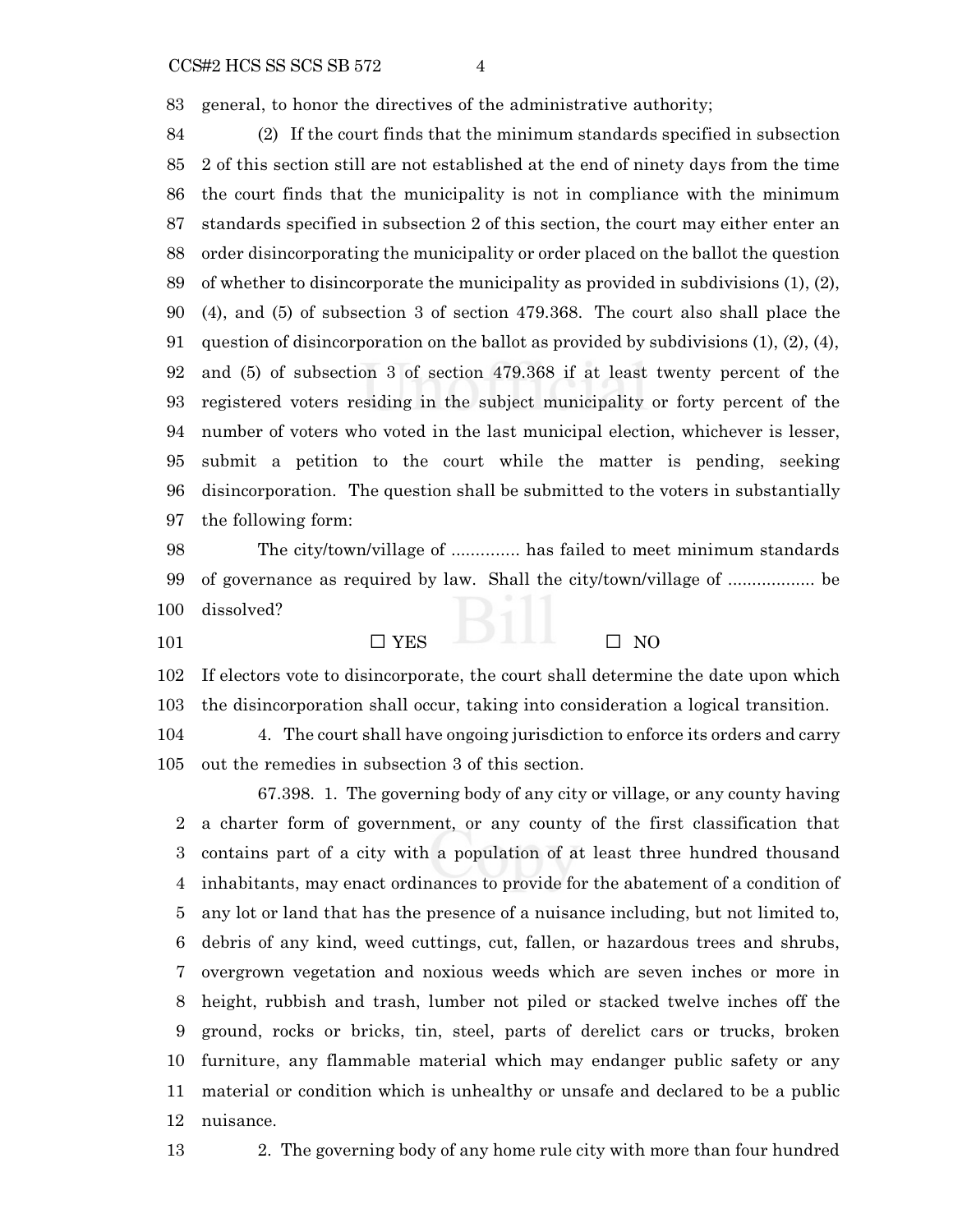thousand inhabitants and located in more than one county may enact ordinances for the abatement of a condition of any lot or land that has vacant buildings or structures open to entry.

 3. **[**Any ordinance authorized by this section may provide that if the owner fails to begin removing or abating the nuisance within a specific time which shall not be less than seven days of receiving notice that the nuisance has been ordered removed or abated, or upon**] Any ordinance authorized by this section shall provide for service to the owner of the property and, if the property is not owner-occupied, to any occupant of the property of a written notice specifically describing each condition of the lot or land declared to be a public nuisance, and which notice shall identify what action will remedy the public nuisance. Unless a condition presents an immediate, specifically identified risk to the public health or safety, the notice shall provide a reasonable time, not less than ten days, in which to abate or commence removal of each condition identified in the notice. Written notice may be given by personal service or by first- class mail to both the occupant of the property at the property address and the owner at the last known address of the owner, if not the same. Upon a** failure **of the owner** to pursue the removal or abatement of such nuisance without unnecessary delay, the building commissioner or designated officer may cause the condition which constitutes the nuisance to be removed or abated. If the building commissioner or designated officer causes such condition to be removed or abated, the cost of such removal or abatement **and the proof of notice to the owner of the property** shall be certified to the city clerk or officer in charge of finance who shall cause the certified cost to be included in a special tax bill or added to the annual real estate tax bill, at the collecting official's option, for the property and the certified cost shall be collected by the city collector or other official collecting taxes in the same manner and procedure for collecting real estate taxes. If the certified cost is not paid, the tax bill shall be considered delinquent, and the collection of the delinquent bill shall be governed by the laws governing delinquent and back taxes. The tax bill from the date of its issuance shall be deemed a personal debt against the owner and shall also be a lien on the property **from the date the tax bill is delinquent** until paid.

67.451. Any city in which voters have approved fees to recover costs associated with enforcement of municipal housing, property maintenance, or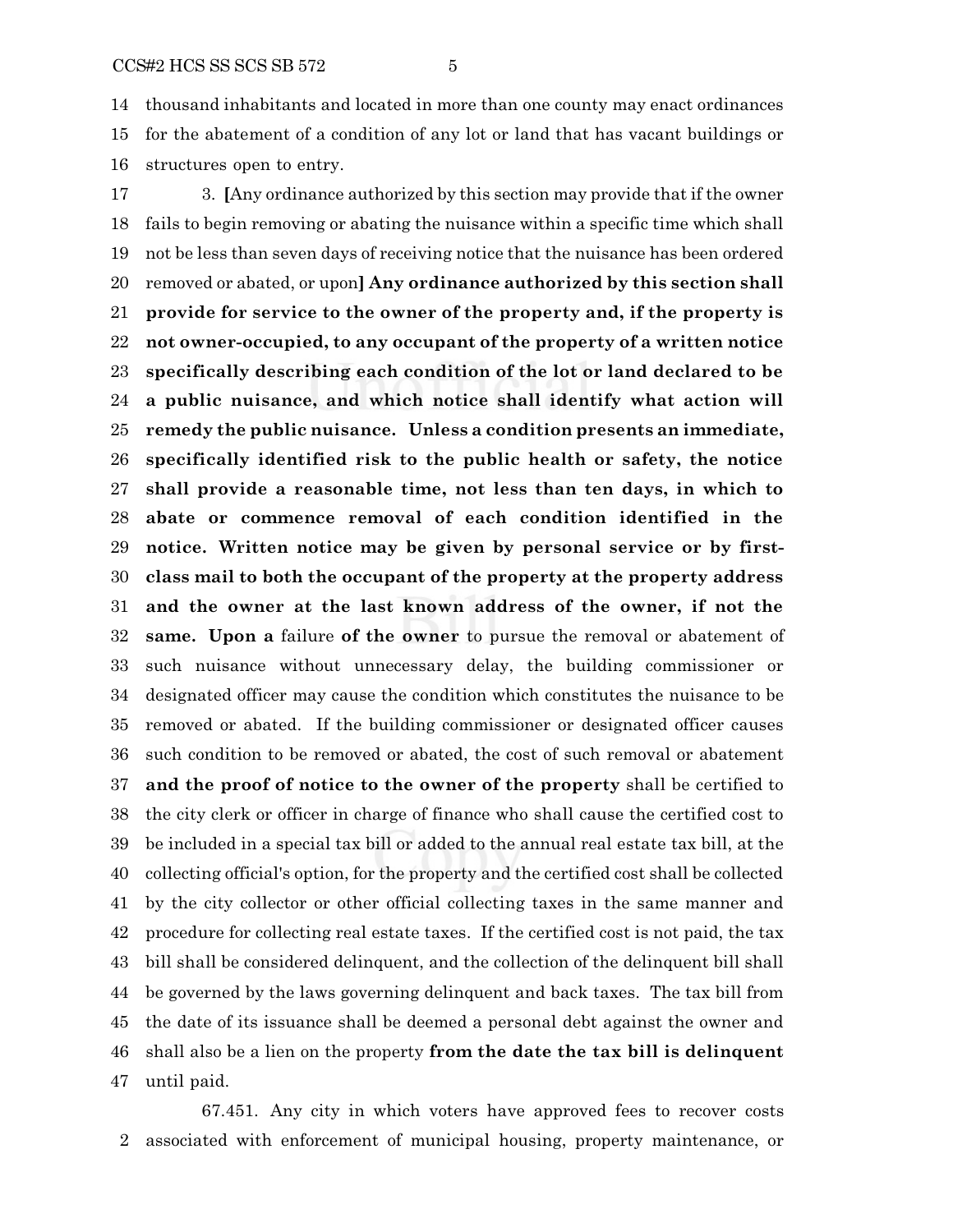$CCSH2 HCS SS SCS SB 572$  6

 **property** nuisance ordinances may **[**issue a special tax bill against**] include any unrecovered costs or fines relating to the real property in the annual real estate tax bill for** the property where such ordinance violations existed. **Notwithstanding the last sentence of subsection 5 of section 479.011,** the officer in charge of finance shall cause the amount of unrecovered costs **or unpaid fines which are delinquent for more than a year** to be **[**included in a special tax bill or**]** added to the annual real estate tax bill for the property **if such property is still owned by the person incurring the costs or fines [**at the collecting official's option,**]** and the costs **and fines** shall be collected by the city collector or other official collecting taxes in the same manner and procedure for collecting real estate taxes. If the **[**cost is**] costs and fines are** not paid **by December 31 of the year in which the costs and fines are included in the tax bill**, the tax bill shall be considered delinquent, and the collection of the delinquent bill shall be governed by laws governing delinquent and back taxes. The tax bill shall be deemed a personal debt against the owner from the date of issuance, and shall also be a lien on the property **from the date the tax bill becomes delinquent** until paid. Notwithstanding any provision of the city's charter to the contrary, the city may provide, by ordinance, that the city may discharge **all or any portion of the unrecovered costs or fines added pursuant to this section to** the **[**special**]** tax bill upon a determination by the city that a public benefit will be gained by such discharge, and such discharge shall include any costs of tax collection, accrued interest, or attorney fees related to the **[**special**]** tax bill.

**71.980. Notwithstanding any provision to the contrary, the state shall not be held liable for the debts of a municipality that is financially insolvent. For purposes of this section, a municipality is financially insolvent if it is not paying its debts as they become due, unless such debts are the subject of a bona fide dispute, or is unable to pay its debts as they become due.**

**77.700. 1. The county governing body of any county in which a city of the third classification is located shall disincorporate the city as provided in sections 77.700 to 77.715.**

 **2. The county governing body shall order an election upon the question of disincorporation of a city of the third classification upon petition of twenty-five percent of the voters of the city.**

- 
- **3. The county governing body shall give notice of the election by**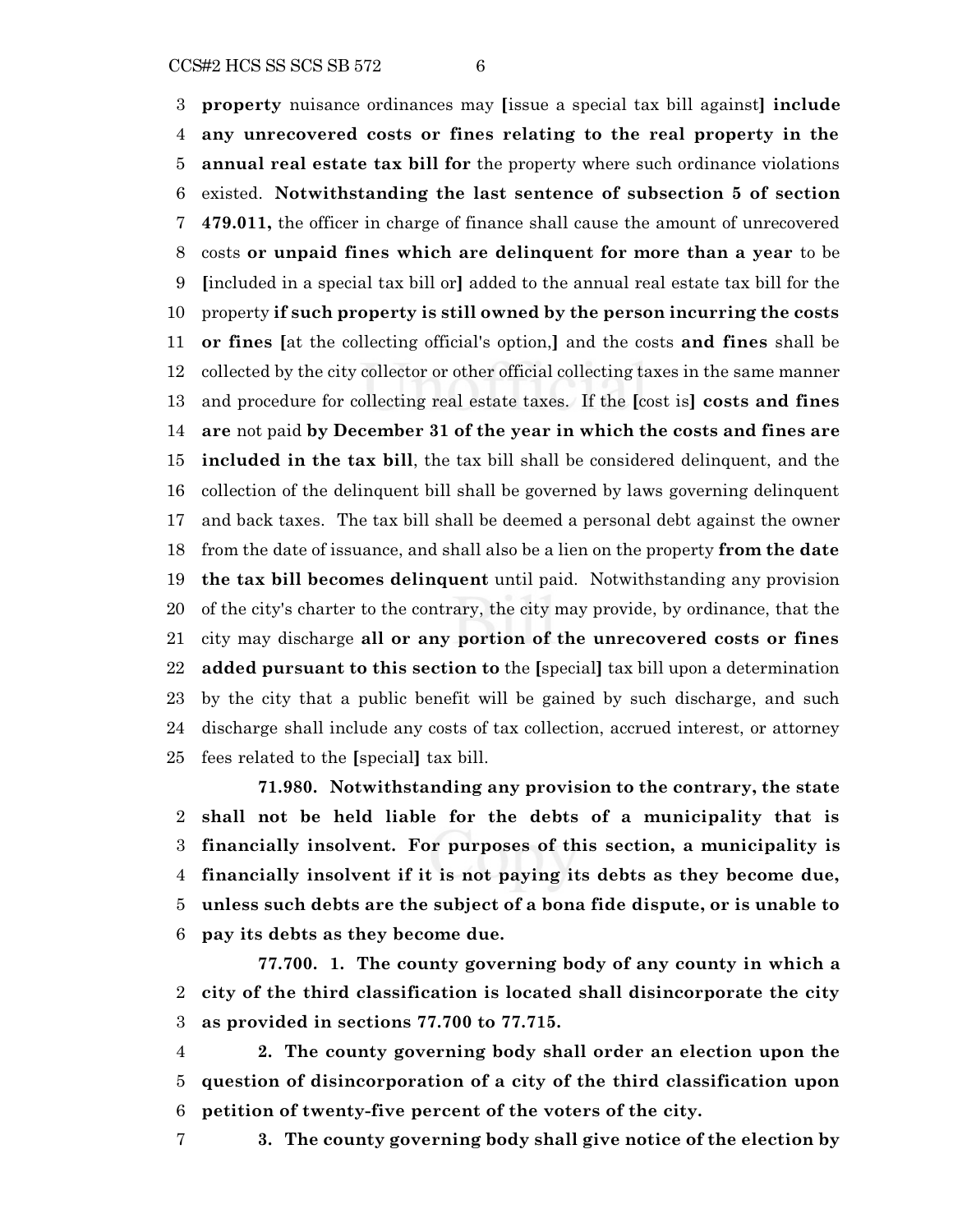**publication in a newspaper of general circulation published in the city or, if there is no such newspaper in the city, then in the newspaper in the county published nearest the city. The notice shall contain a copy of the petition and the names of the petitioners. No election on the question of disincorporation shall be held until the notice has been published for four weeks successively.**

 **4. The question shall be submitted in substantially the following form:**

16 Shall the city of .......................... be dissolved?

 **5. Upon the affirmative vote of a majority of those persons voting on the question, the county governing body shall disincorporate the city.**

**77.703. No dissolution of the corporation shall invalidate or affect any right accruing to the corporation or to any person or invalidate or affect any contract entered into or imposed on the corporation.**

**77.706. Whenever the county governing body shall dissolve any city of the third classification, the county governing body shall appoint some competent person to act as trustee for the corporation so dissolved, and such trustee, before entering upon the discharge of his or her duties, shall take and subscribe an oath that he or she will faithfully discharge the duties of his or her office and shall give bond with sufficient security, to be approved by the governing body, to the use of such disincorporated city, conditioned for the faithful discharge of his or her duty.**

**77.709. The trustee shall have power to prosecute and defend to final judgment all suits instituted by or against the corporation, collect all moneys due the same, liquidate all lawful demands against the same, and for that purpose shall sell any property belonging to the corporation, or so much thereof as may be necessary, and generally to do all acts requisite to bring to a speedy close all the affairs of the corporation.**

**77.712. The trustee shall employ counsel whenever necessary in the discharge of his or her duties and shall make a report of the proceedings to the county governing body at each regular term thereof, and the trustee shall receive for his or her services such compensation as the governing body shall think reasonable.**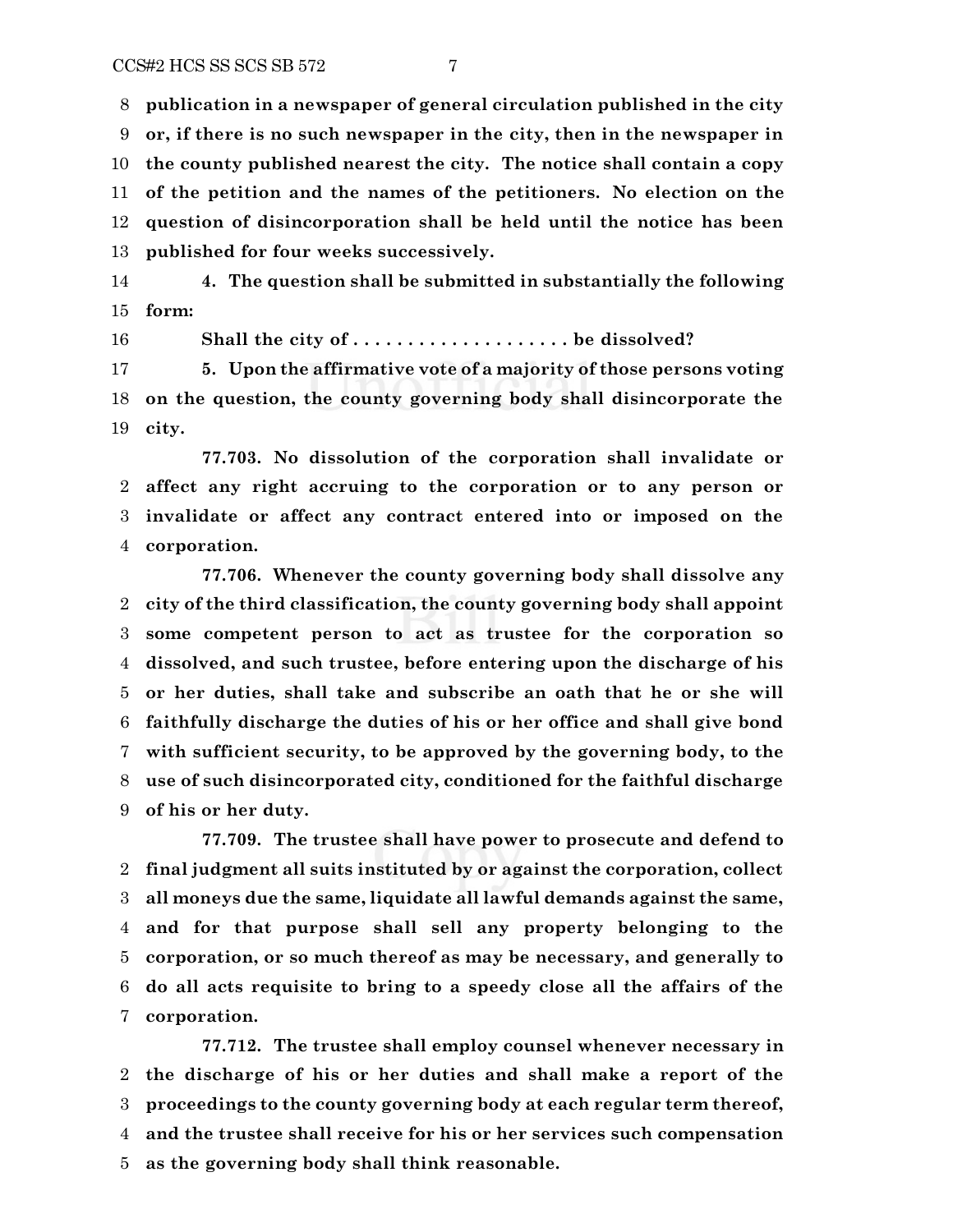$CCSH2 HCS SS SCS SB 572$  8

**77.715. When the trustee shall have closed the affairs of the corporation and shall have paid all debts due by the corporation, he or she shall pay over to the county treasurer all money remaining in his or her hands, take receipt therefor, and deliver to the clerk of the county governing body all books, papers, records, and deeds belonging to the dissolved corporation.**

79.490. 1. The county governing body of any county in which a city of the fourth class is located shall disincorporate such city as provided in this section. 2. The county governing body shall order an election upon the question of disincorporation of a fourth class city upon petition of **[**one-half**] twenty-five percent** of the voters of the city.

 3. The county governing body shall give notice of the election by publication in a newspaper of general circulation published in the city or, if there is no such newspaper in the city, then in the newspaper in the county published nearest the city. The notice shall contain a copy of the petition and the names of the petitioners. No election on the question of disincorporation shall be held until the notice has been published for four weeks successively.

4. The question shall be submitted in substantially the following form:

Shall the city of . . . . . . . . . . . . . . . . . . . . be dissolved?

 5. Upon the affirmative vote of **[**sixty percent**] a majority** of those persons voting on the question, the county governing body shall disincorporate the city.

80.570. 1. The county governing body of each county shall have power to disincorporate any town or village which they may have incorporated as provided in this section.

 2. The county governing body shall order an election upon the question of disincorporation of a town or village upon petition of **[**one-half**] twenty-five percent** of the voters of the town or village.

 3. The county governing body shall give notice of the election by publication in a newspaper of general circulation published in the town or village or, if there is no such newspaper in the town or village, then in the newspaper in the county published nearest the town or village. The notice shall contain a copy of the petition and the names of the petitioners. No election on the question of disincorporation shall be held until the notice has been published for eight weeks successively.

4. The question shall be submitted in substantially the following form as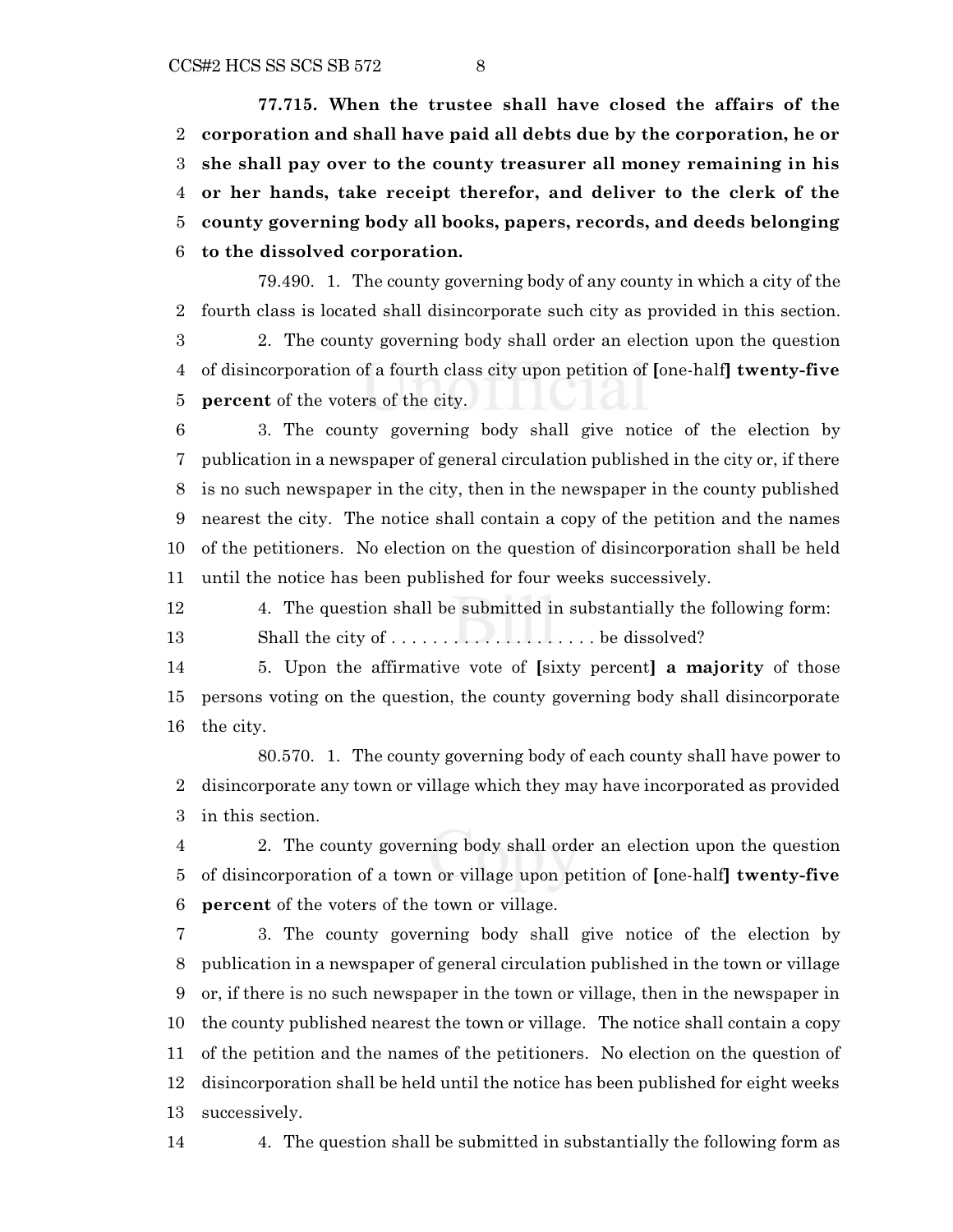the case may be:

Shall the town of . . . . . . . . . . . . . . . be dissolved?; or

17 Shall the village of . . . . . . . . . . . . . . . . be dissolved?

 5. Upon the affirmative vote of **[**sixty percent**] a majority** of those persons voting on the question, the county governing body shall disincorporate the town or village.

 6. Any county governing body may, in its discretion, on the application of any person or persons owning a tract of land containing five acres or more in a town or village, used only for agricultural purposes, to diminish the limits of such town or village by excluding any such tract of land from said corporate limits; provided, that such application shall be accompanied by a petition asking such change and signed by a majority of the voters in such town or village. And thereafter such tract of land so excluded shall not be deemed or held to be any part of such town or village.

**82.133. 1. The county governing body of any county in which a constitutional charter or home rule city is located shall disincorporate the city as provided in sections 82.133 to 82.145.**

 **2. The county governing body shall order an election upon the question of disincorporation of a constitutional charter or home rule city upon petition of twenty-five percent of the voters of the city.**

 **3. The county governing body shall give notice of the election by publication in a newspaper of general circulation published in the city or, if there is no such newspaper in the city, then in the newspaper in the county published nearest the city. The notice shall contain a copy of the petition and the names of the petitioners. No election on the question of disincorporation shall be held until the notice has been published for four weeks successively.**

 **4. The question shall be submitted in substantially the following form:**

16 Shall the city of ........................... be dissolved?

 **5. Upon the affirmative vote of a majority of those persons voting on the question, the county governing body shall disincorporate the city.**

**82.136. No dissolution of the corporation shall invalidate or affect any right accruing to the corporation or to any person, or invalidate or affect any contract entered into or imposed on the**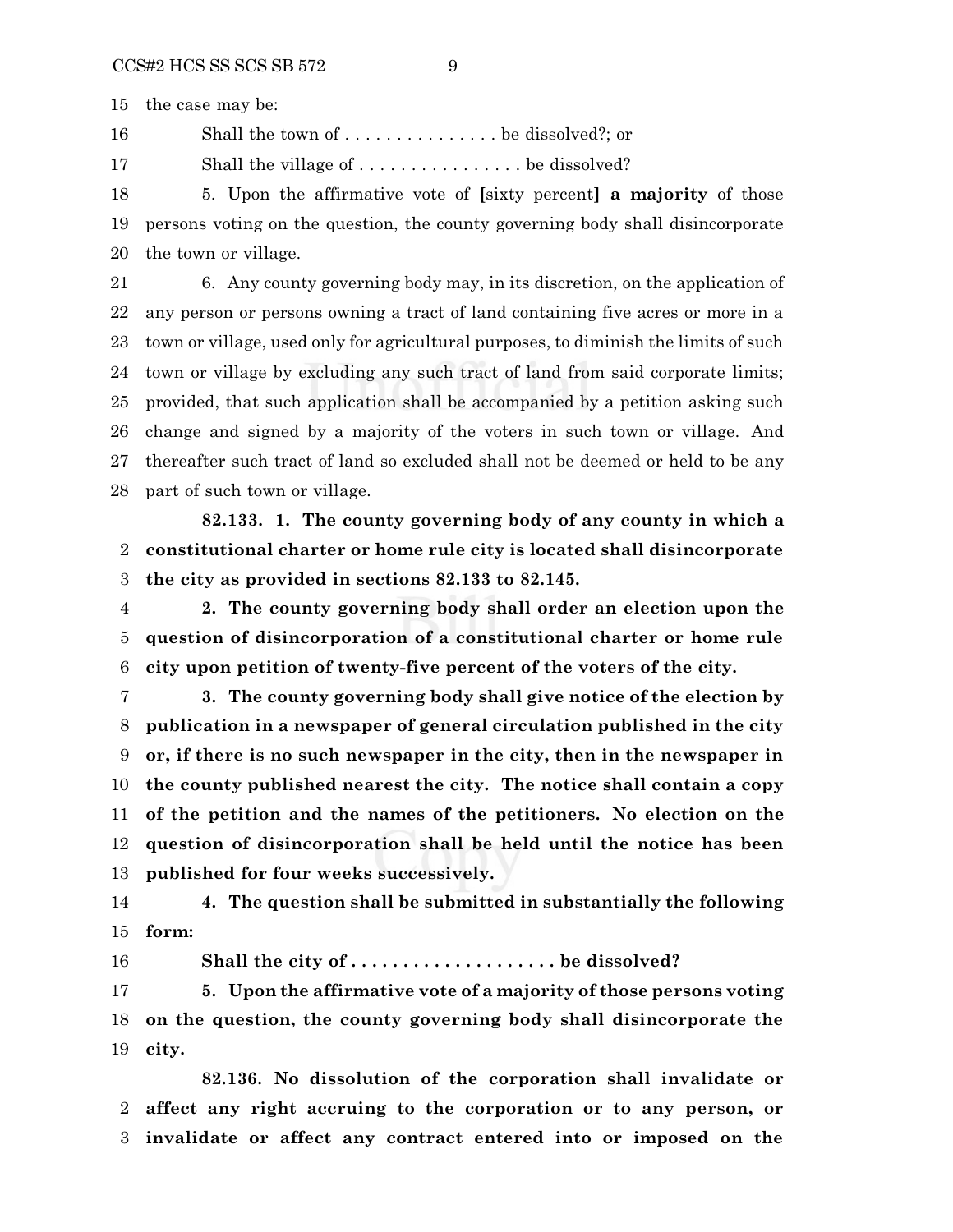**corporation.**

**82.139. Whenever the county governing body shall dissolve any constitutional charter or home rule city, the county governing body shall appoint some competent person to act as trustee for the corporation so dissolved, and the trustee, before entering upon the discharge of his or her duties, shall take and subscribe an oath that he or she will faithfully discharge the duties of the office and shall give bond with sufficient security, to be approved by the governing body, to the use of the disincorporated city, conditioned for the faithful discharge of the trustee's duty.**

**82.142. The trustee shall have power to prosecute and defend to final judgment all suits instituted by or against the corporation, collect all moneys due the same, liquidate all lawful demands against the same, and for that purpose shall sell any property belonging to the corporation, or so much thereof as may be necessary, and generally to do all acts requisite to bring to a speedy close all the affairs of the corporation.**

**82.145. The trustee shall employ counsel whenever necessary in the discharge of his or her duties and shall make a report of the proceedings to the county governing body at each regular term thereof, and the trustee shall receive for his or her services such compensation as the governing body shall think reasonable.**

**82.148. When the trustee shall have closed the affairs of the corporation, and shall have paid all debts due by the corporation, he or she shall pay over to the county treasurer all moneys remaining in his or her hands, take receipt therefor, and deliver to the clerk of the county governing body all books, papers, records, and deeds belonging to the dissolved corporation.**

479.020. 1. Any city, town or village, including those operating under a constitutional or special charter, may, and cities with a population of four hundred thousand or more shall, provide by ordinance or charter for the selection, tenure and compensation of a municipal judge or judges consistent with the provisions of this chapter who shall have original jurisdiction to hear and determine all violations against the ordinances of the municipality. The method of selection of municipal judges shall be provided by charter or ordinance. Each municipal judge shall be selected for a term of not less than two years as provided by charter or ordinance.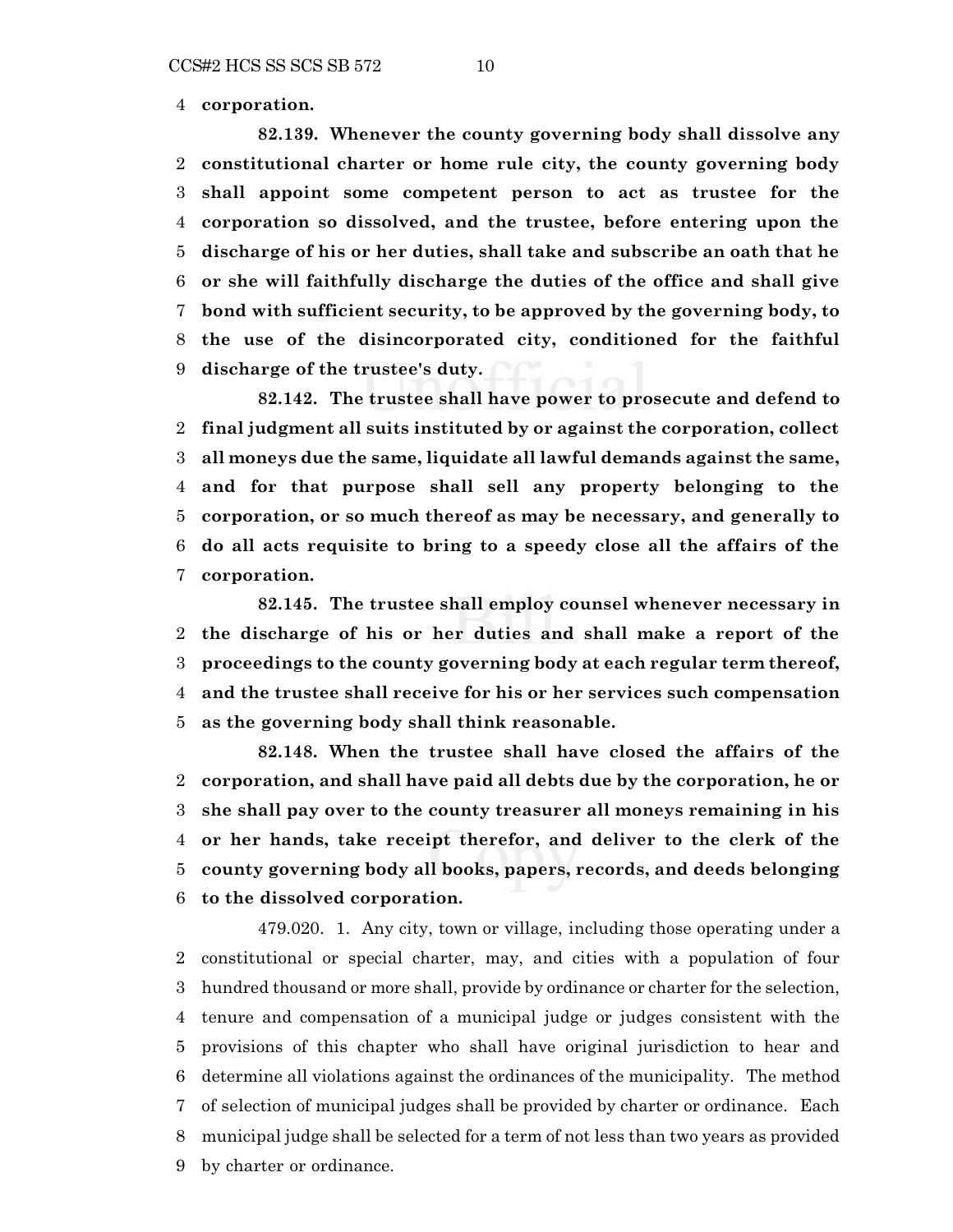2. Except where prohibited by charter or ordinance, the municipal judge may be a part-time judge and may serve as municipal judge in more than one municipality.

 3. No person shall serve as a municipal judge of any municipality with a population of seven thousand five hundred or more or of any municipality in a county of the first class with a charter form of government unless the person is licensed to practice law in this state unless, prior to January 2, 1979, such person has served as municipal judge of that same municipality for at least two years.

 4. Notwithstanding any other statute, a municipal judge need not be a resident of the municipality or of the circuit in which the municipal judge serves except where ordinance or charter provides otherwise. Municipal judges shall be residents of Missouri.

 5. Judges selected under the provisions of this section shall be municipal judges of the circuit court and shall be divisions of the circuit court of the circuit in which the municipality, or major geographical portion thereof, is located. The judges of these municipal divisions shall be subject to the rules of the circuit court which are not inconsistent with the rules of the supreme court. The presiding judge of the circuit shall have general administrative authority over the judges and court personnel of the municipal divisions within the circuit.

 6. No municipal judge shall hold any other office in the municipality which the municipal judge serves as judge. The compensation of any municipal judge and other court personnel shall not be dependent in any way upon the number of cases tried, the number of guilty verdicts reached or the amount of fines imposed or collected.

 7. Municipal judges shall be at least twenty-one years of age. No person shall serve as municipal judge after that person has reached that person's seventy-fifth birthday.

 8. Within six months after selection for the position, each municipal judge who is not licensed to practice law in this state shall satisfactorily complete the course of instruction for municipal judges prescribed by the supreme court. The state courts administrator shall certify to the supreme court the names of those judges who satisfactorily complete the prescribed course. If a municipal judge fails to complete satisfactorily the prescribed course within six months after the municipal judge's selection as municipal judge, the municipal judge's office shall be deemed vacant and such person shall not thereafter be permitted to serve as a municipal judge, nor shall any compensation thereafter be paid to such person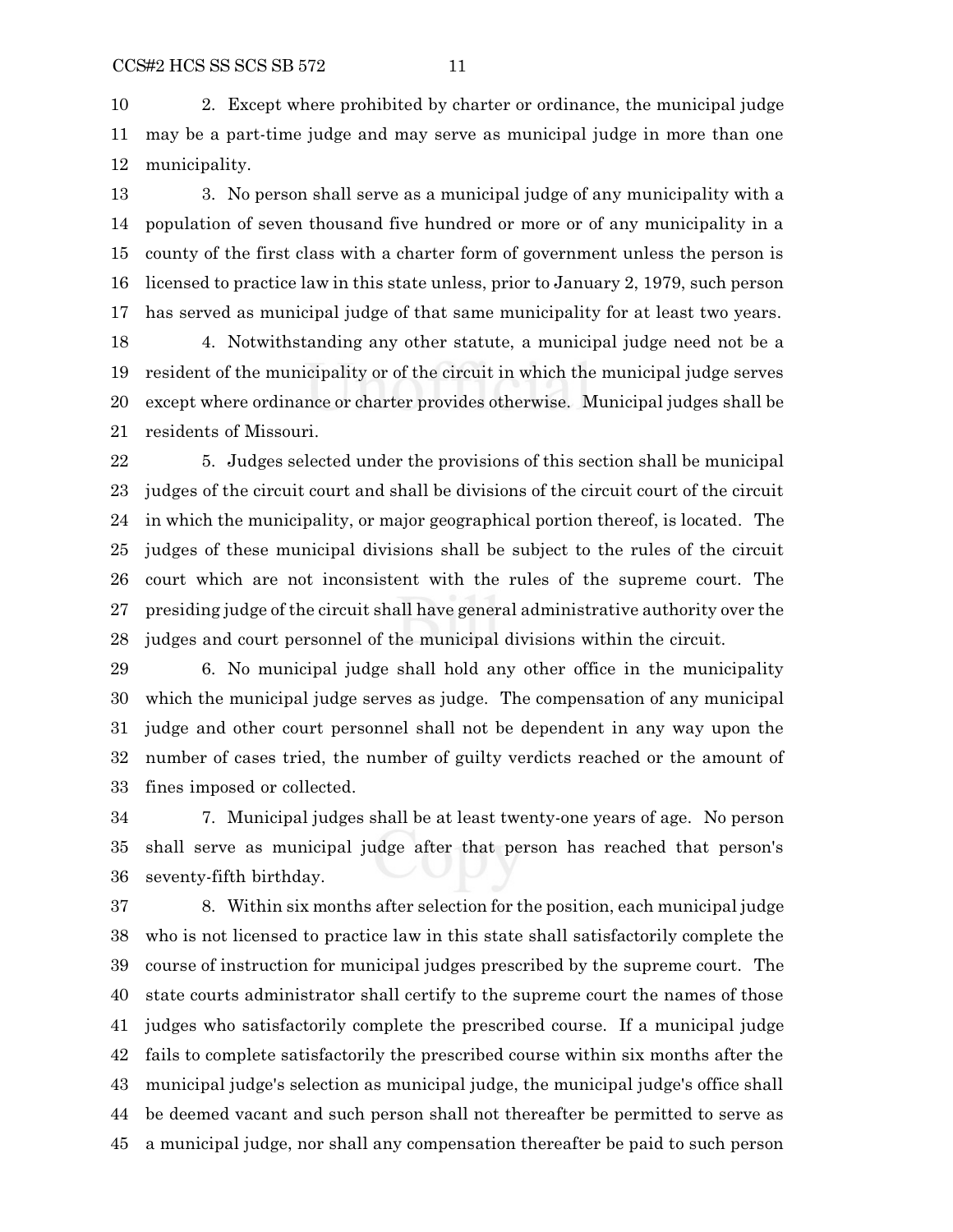for serving as municipal judge.

 **9. No municipal judge shall serve as a municipal judge in more than five municipalities at one time.**

479.350. For purposes of sections 479.350 to 479.372, the following terms mean:

 (1) "Annual general operating revenue", revenue that can be used to pay any bill or obligation of a county, city, town, or village, including general sales tax; general use tax; general property tax; fees from licenses and permits; unrestricted user fees; fines, court costs, bond forfeitures, and penalties. Annual general operating revenue does not include designated sales or use taxes; restricted user fees; grant funds; funds expended by a political subdivision for technological assistance in collecting, storing, and disseminating criminal history record information and facilitating criminal identification activities for the purpose of sharing criminal justice-related information among political subdivisions; or other revenue designated for a specific purpose;

 (2) "Court costs", costs, fees, or surcharges which are retained by a county, city, town, or village upon a finding of guilty or plea of guilty, and shall exclude any costs, fees, or surcharges disbursed to the state or other entities by a county, city, town, or village **and any certified costs, not including fines added to the annual real estate tax bill or a special tax bill under section 67.398, 67.402, or 67.451**;

 (3) "Minor traffic violation", a municipal or county **traffic** ordinance violation prosecuted that does not involve an accident or injury, that does not involve the operation of a commercial motor vehicle, and for which **no points are assessed by the department of revenue or** the department of revenue is authorized to assess **[**no more than**] one to** four points to a person's driving record upon conviction. **Minor traffic violation shall include amended charges for any minor traffic violation.** Minor traffic violation shall exclude a violation for exceeding the speed limit by more than nineteen miles per hour or a violation occurring within a construction zone or school zone**;**

 **(4) "Municipal ordinance violation", a municipal or county ordinance violation prosecuted for which penalties are authorized by statute under sections 64.160, 64.200, 64.295, 64.487, 64.690, 64.895, 67.398, 71.285, 89.120, and 89.490. Municipal ordinance violation shall include amended charges for municipal ordinance violations**.

479.353. **Notwithstanding any provisions to the contrary,** the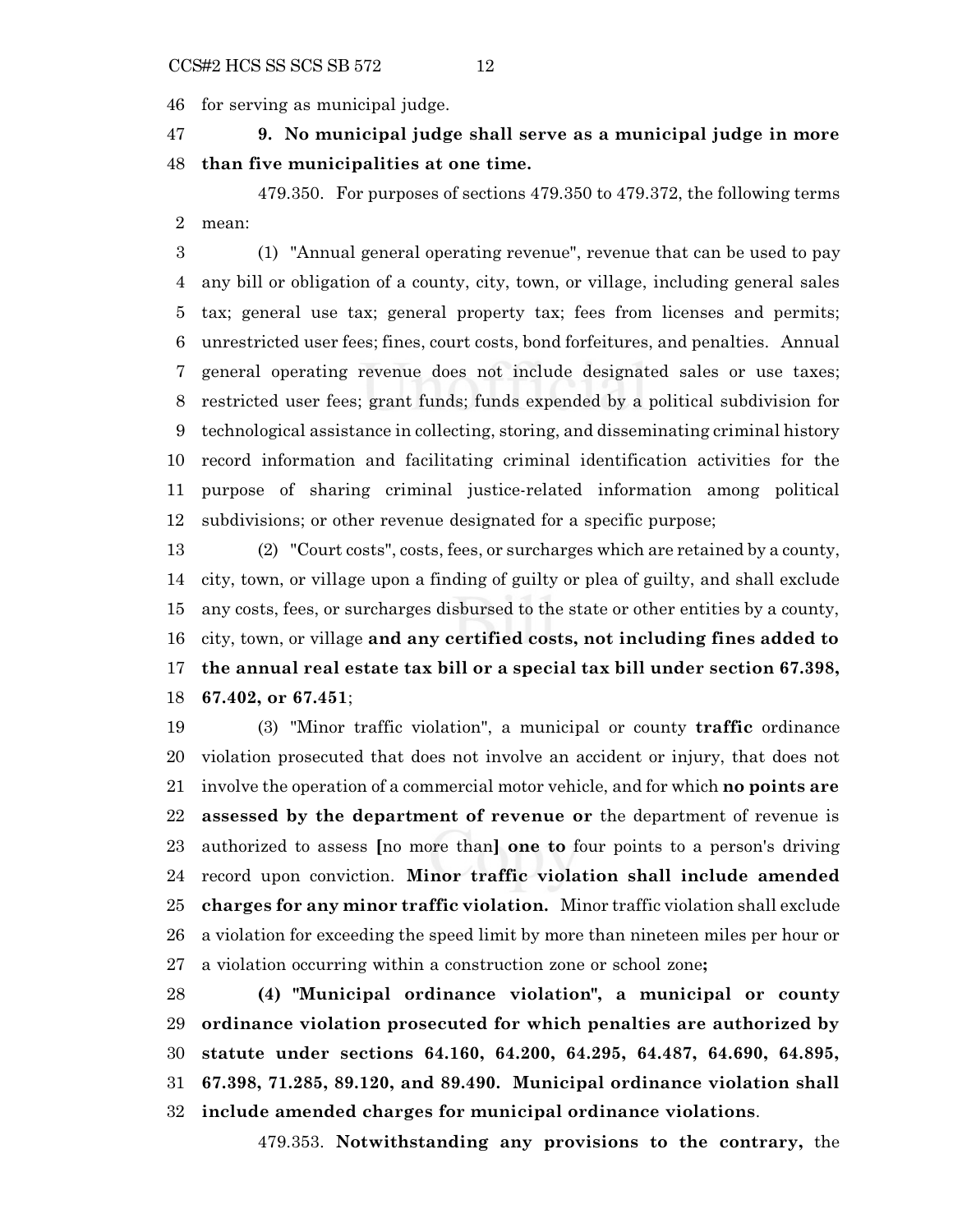following conditions shall apply to minor traffic violations **and municipal ordinance violations**:

 (1) The court shall not assess a fine, if combined with the amount of court costs, totaling in excess of **[**three**]:**

 **(a) Two** hundred **twenty-five** dollars **for minor traffic violations; and**

 **(b) For municipal ordinance violations committed within a twelve month period beginning with the first violation: two hundred dollars for the first municipal ordinance violation, two hundred seventy-five dollars for the second municipal ordinance violation, three hundred fifty dollars for the third municipal ordinance violation, and four hundred fifty dollars for the fourth and any subsequent municipal ordinance violations**;

 (2) The court shall not sentence a person to confinement, except the court may sentence a person to confinement for **[**violations**] any violation** involving alcohol or controlled substances, violations endangering the health or welfare of others, **[**and**] or** eluding or giving false information to a law enforcement officer;

 (3) A person shall not be placed in confinement for failure to pay a fine unless such nonpayment violates terms of probation **or unless the due process procedures mandated by Missouri Supreme Court Rule 37.65 or its successor rule are strictly followed by the court**;

 (4) Court costs that apply shall be assessed against the defendant unless the court finds that the defendant is indigent based on standards set forth in determining such by the presiding judge of the circuit. Such standards shall reflect model rules and requirements to be developed by the supreme court; and (5) No court costs shall be assessed if **the defendant is found to be indigent under subdivision (4) of this section or if** the case is dismissed.

479.359. 1. Every county, city, town, and village shall annually calculate the percentage of its annual general operating revenue received from fines, bond forfeitures, and court costs for **municipal ordinance violations and** minor traffic violations, including amended charges for any **municipal ordinance violations and** minor traffic violations, whether the violation was prosecuted in municipal court, associate circuit court, or circuit court, occurring within the county, city, town, or village. If the percentage is more than thirty percent, the excess amount shall be sent to the director of the department of revenue. The director of the department of revenue shall set forth by rule a procedure whereby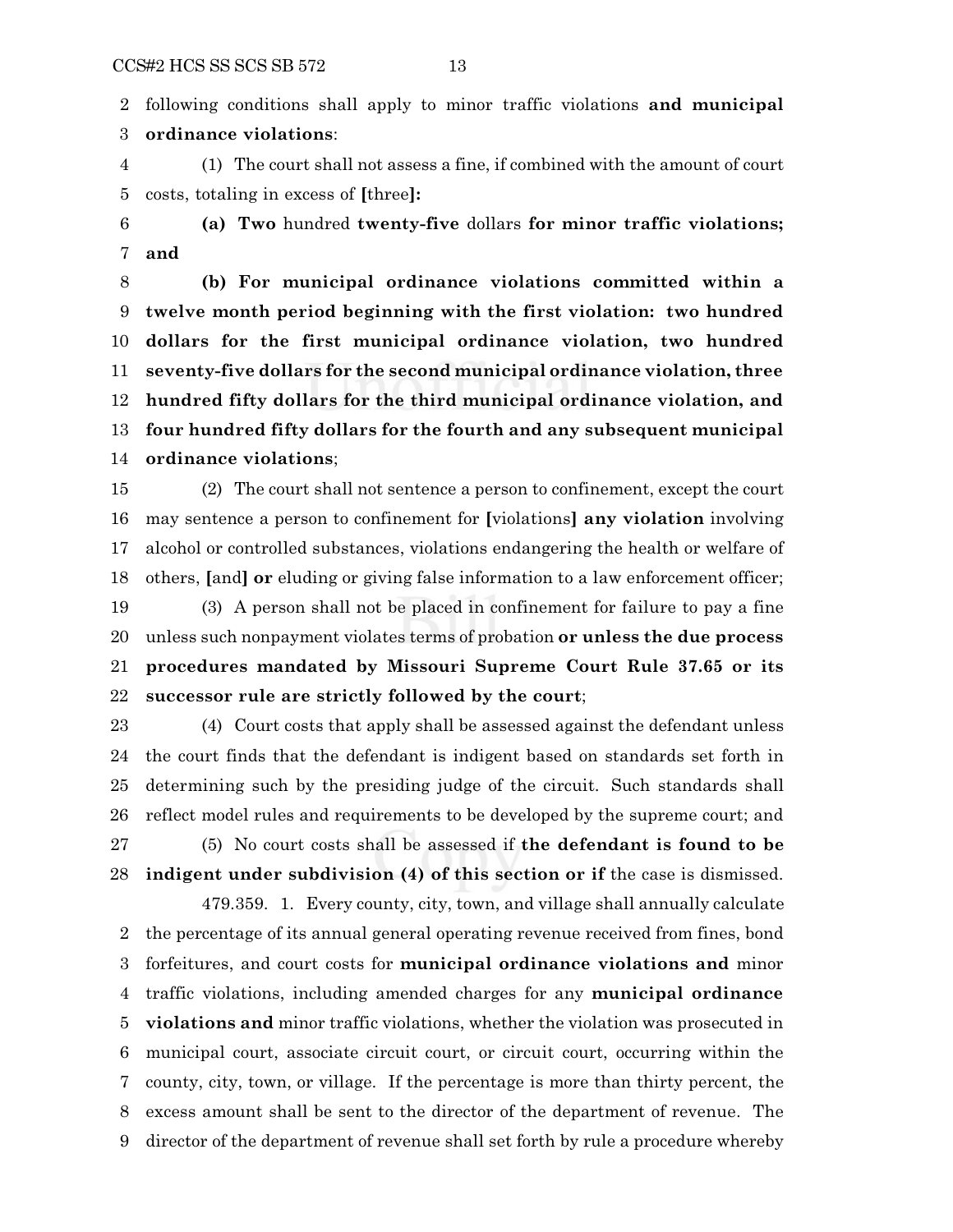### CCS#2 HCS SS SCS SB 572 14

 excess revenues as set forth in this section shall be sent to the department of revenue. The department of revenue shall distribute these moneys annually to the schools of the county in the same manner that proceeds of all fines collected for any breach of the penal laws of this state are distributed.

 2. Beginning January 1, 2016, the percentage specified in subsection 1 of this section shall be reduced from thirty percent to twenty percent, unless any county, city, town, or village has a fiscal year beginning on any date other than January first, in which case the reduction shall begin on the first day of the immediately following fiscal year except that any county with a charter form of government and with more than nine hundred fifty thousand inhabitants and any city, town, or village with boundaries found within such county shall be reduced from thirty percent to twelve and one-half percent.

 3. An addendum to the annual financial report submitted to the state auditor **under section 105.145** by the county, city, town, or village **[**under section 105.145**] that has chosen to have a municipal court division** shall contain an accounting of:

(1) Annual general operating revenue as defined in section 479.350;

 (2) The total revenues from fines, bond forfeitures, and court costs for **municipal ordinance violations and** minor traffic violations occurring within the county, city, town, or village, including amended charges from any **municipal ordinance violations and** minor traffic violations;

 (3) The percent of annual general operating revenue from fines, bond forfeitures, and court costs for **municipal ordinance violations and** minor traffic violations occurring within the county, city, town, or village, including amended charges from any charged **municipal ordinance violations and** minor traffic violation, charged in the municipal court of that county, city, town, or village; and

 (4) Said addendum shall be certified and signed by a representative with knowledge of the subject matter as to the accuracy of the addendum contents, under oath and under the penalty of perjury, and witnessed by a notary public. 4. On or before December 31, 2015, the state auditor shall set forth by rule a procedure for including the addendum information required by this section. The rule shall also allow reasonable opportunity for demonstration of

479.360. 1. Every county, city, town, and village shall file with the state auditor, together with its report due under section 105.145, its certification of its

compliance without unduly burdensome calculations.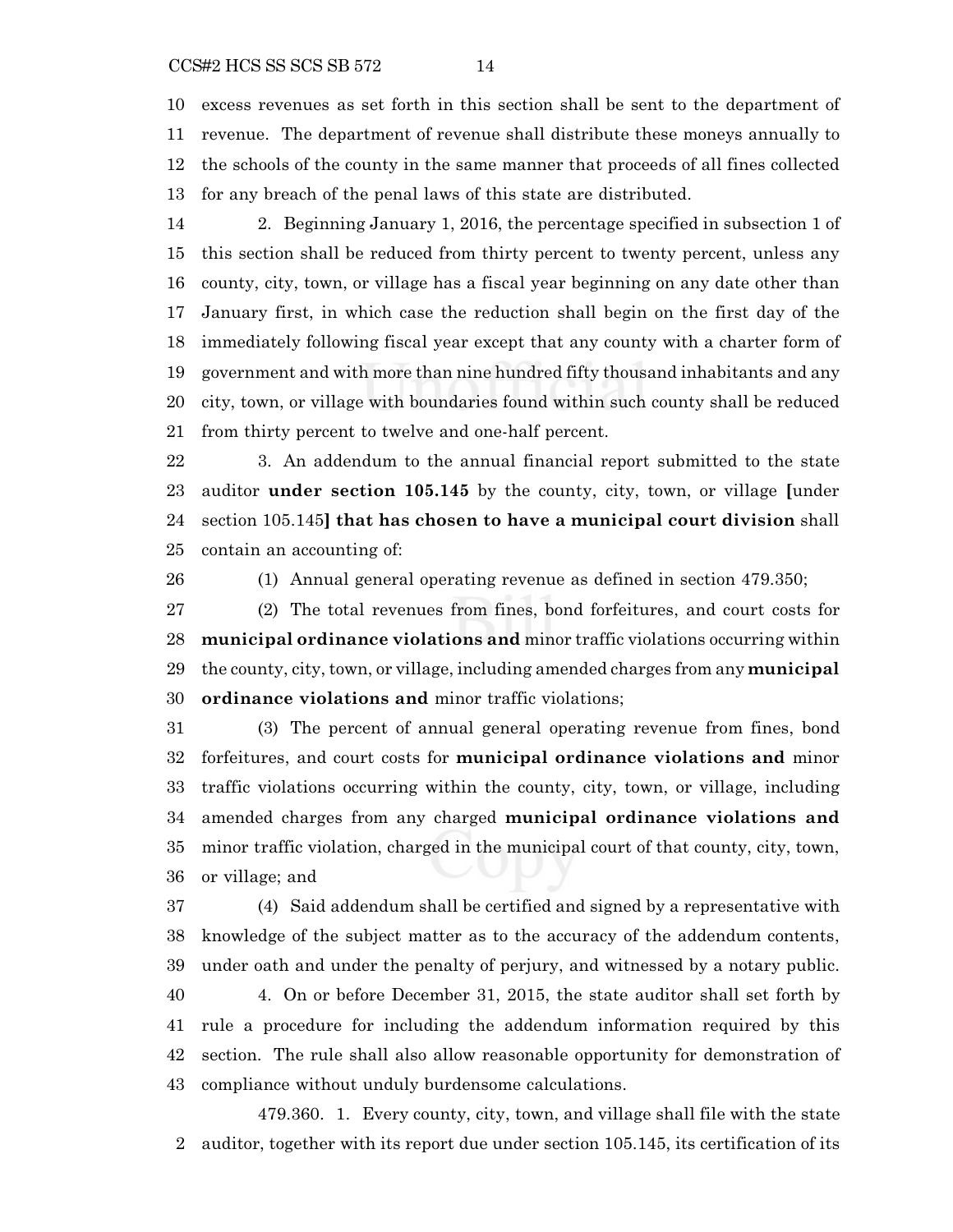substantial compliance signed by its municipal judge with the municipal court procedures set forth in this subsection during the preceding fiscal year. The procedures to be adopted and certified include the following:

 (1) Defendants in custody pursuant to an initial arrest warrant issued by a municipal court have an opportunity to be heard by a judge in person, by telephone, or video conferencing as soon as practicable and not later than forty-eight hours on minor traffic violations and not later than seventy-two hours on other violations and, if not given that opportunity, are released;

 (2) Defendants in municipal custody shall not be held more than twenty-four hours without a warrant after arrest;

 (3) Defendants are not detained in order to coerce payment of fines and costs **unless found to be in contempt after strict compliance by the court with the due process procedures mandated by Missouri Supreme Court Rule 37.65 or its successor rule**;

 (4) The municipal court has established procedures to allow indigent defendants to present evidence of their financial condition and takes such evidence into account if determining fines and costs and establishing related payment requirements;

 (5) The municipal court only assesses fines and costs as authorized by law;

 (6) No additional charge shall be issued for the failure to appear for a minor traffic violation;

 (7) The municipal court conducts proceedings in a courtroom that is open to the public and large enough to reasonably accommodate the public, parties, and attorneys;

(8) The municipal court makes use of alternative payment plans **[**and**];**

 **(9) The municipal court makes use of** community service alternatives **for which no associated costs are charged to the defendant**; and

 **[**(9)**] (10)** The municipal court has adopted an electronic payment system or payment by mail for the payment of minor traffic violations.

 2. On or before December 31, 2015, the state auditor shall set forth by rule a procedure for including the addendum information required by this section. The rule shall also allow reasonable opportunity for demonstration of compliance.

479.368. 1. (1) Except for county sales taxes deposited in the county sales tax trust fund as defined in section 66.620, any county, city, town, or village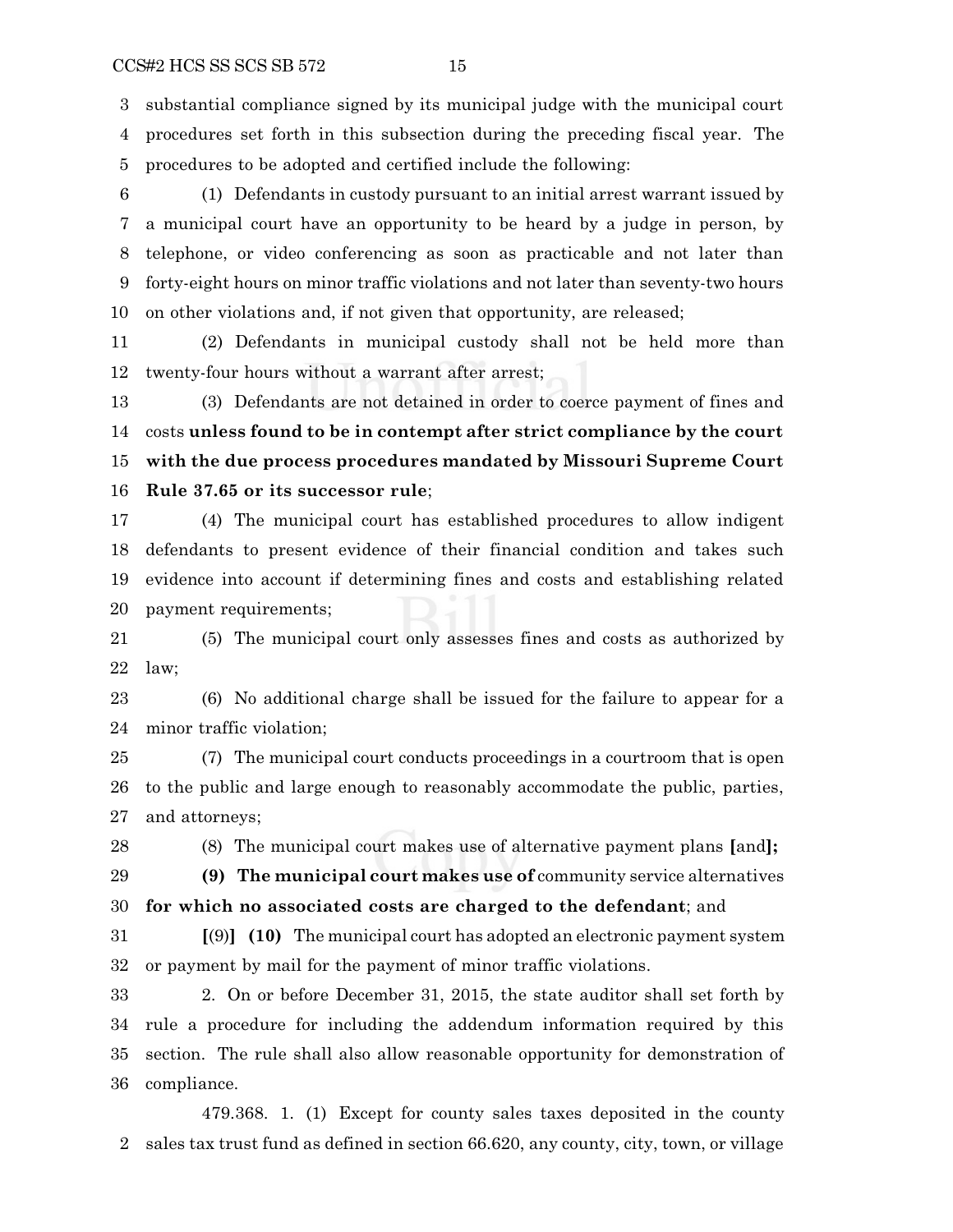### CCS#2 HCS SS SCS SB 572 16

 failing to timely file the required addendums or remit the required excess revenues, if applicable, after the time period provided by the notice by the director of the department of revenue or any final determination on excess revenue by the court in a judicial proceeding, whichever is later, shall not receive from that date any amount of moneys to which the county, city, town, or village would otherwise be entitled to receive from revenues from local sales tax as defined in section 32.085.

 (2) If any county, city, town, or village has failed to timely file the required addendums, the director of the department of revenue shall hold any moneys the noncompliant city, town, village, or county would otherwise be entitled to from local sales tax as defined in section 32.085 until a determination is made by the director of revenue that the noncompliant city, town, village, or county has come into compliance with the provisions of sections 479.359 and 479.360.

 (3) If any county, city, town, or village has failed to remit the required excess revenue to the director of the department of revenue such general local sales tax revenues shall be distributed as provided in subsection 1 of section 479.359 by the director of the department of revenue in the amount of excess revenues that the county, city, town, or village failed to remit.

 Upon a noncompliant city, town, village, or county coming into compliance with the provisions of sections 479.359 and 479.360, the director of the department of revenue shall disburse any remaining balance of funds held under this subsection after satisfaction of amounts due under section 479.359. Moneys held by the director of the department of revenue under this subsection shall not be deemed to be state funds and shall not be commingled with any funds of the state.

 2. (1) Any city, town, village, or county that participates in the distribution of local sales tax in sections 66.600 to 66.630 and fails to timely file the required addendums or remit the required excess revenues, if applicable, after the time period provided by the notice by the director of the department of revenue or any final determination on excess revenue by the court in a judicial proceeding, whichever is later, shall not receive any amount of moneys to which said city, town, village, or county would otherwise be entitled under **sections** 66.600 to 66.630. The director of the department of revenue shall notify the county to which the duties of the director have been delegated under section 66.601 of any noncompliant city, town, village, or county and the county shall remit to the director of the department of revenue any moneys to which said city,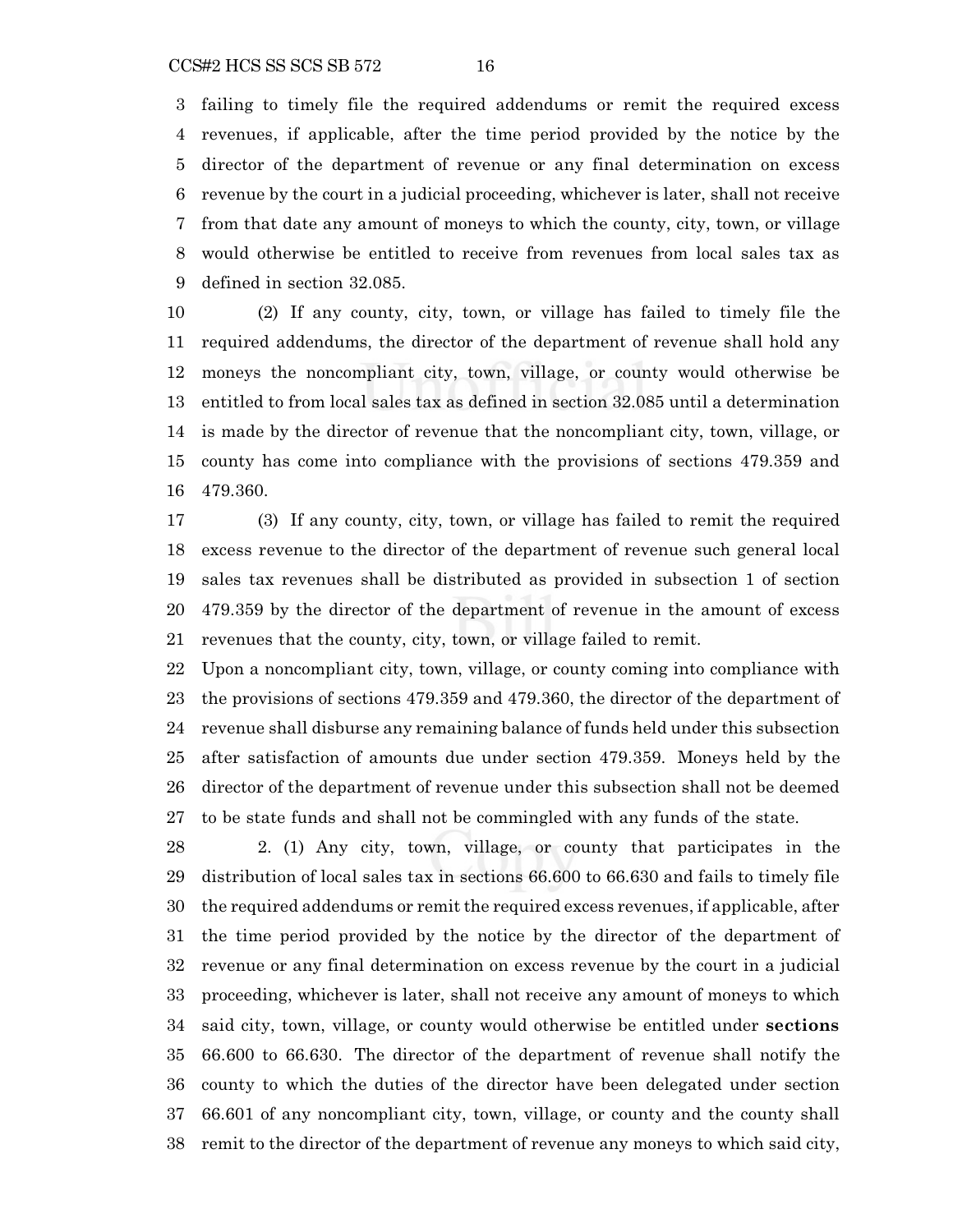town, village, or county would otherwise be entitled. No disbursements to the noncompliant city, town, village, or county shall be permitted until a determination is made by the director of revenue that the noncompliant city, town, village, or county has come into compliance with the provisions of sections 479.359 and 479.360.

 (2) If such county, city, town, or village has failed to timely file the required addendums, the director of the department of revenue shall hold any moneys the noncompliant city, town, village, or county would otherwise be entitled to under sections 66.600 to 66.630 until a determination is made by the director of revenue that the noncompliant city, town, village, or county has come into compliance with the provisions of sections 479.359 and 479.360.

 (3) If any county, city, town, or village has failed to remit the required excess revenue to the director of the department of revenue, the director shall distribute such moneys the county, city, town, or village would otherwise be entitled to under sections 66.600 to 66.630 in the amount of excess revenues that the city, town, village, or county failed to remit as provided in subsection 1 of section 479.359.

 Upon a noncompliant city, town, village, or county coming into compliance with the provisions of sections 479.359 and 479.360, the director of the department of revenue shall disburse any remaining balance of funds held under this subsection after satisfaction of amounts due under section 479.359 and shall notify the county to which the duties of the director have been delegated under section 66.601 that such compliant city, town, village, or county is entitled to distributions under sections 66.600 to 66.630. If a noncompliant city, town, village, or county becomes disincorporated, any moneys held by the director of the department of revenue shall be distributed to the schools of the county in the same manner that proceeds of all penalties, forfeitures, and fines collected for any breach of the penal laws of the state are distributed. Moneys held by the director of the department of revenue under this subsection shall not be deemed to be state funds and shall not be commingled with any funds of the state.

 3. In addition to the provisions of subsection 1 of this section, any county that fails to remit the required excess revenue as required by section 479.359 shall have an election upon the question of disincorporation under Article VI, Section 5 of the Constitution of Missouri, and any such city, town, or village that fails to remit the required excess revenue as required by section 479.359 shall have an election upon the question of disincorporation according to the following